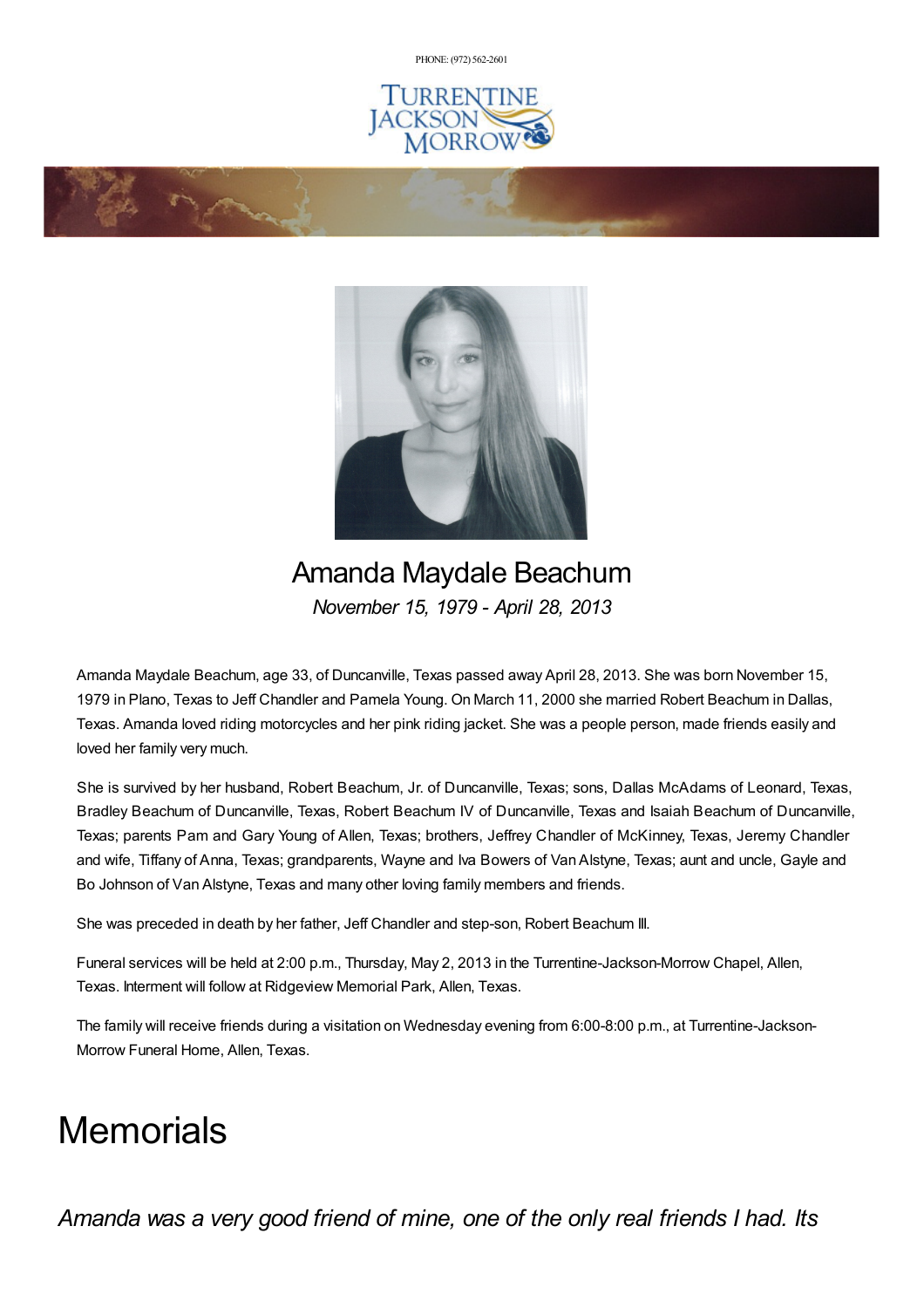*times like these that I need my friend back. Amanda l love and miss u so much. RIP*

**STACY COOK, FEBRUARY 4, 2016**

*I waited on Amanda at the riverside grill. Her and her son Bradly are very nice people, they are one of the few people I was excited to see come in. I love y'all.*

**STEVEN CORD MURPHY, MAY 4, 2013**

*Pam I am so sorry for your loss. My prayers are with you and your family. Please hold tight to the memories. those will never change.*

**RAY BLYTHE, MAY 1, 2013**

*To Robert Beachum and family,May God grant you all strength to endure at this time,dry tear stained eyes and give you peace beyond understanding.Please know we are praying for your family.* **SOLOMON GREEN JR., MAY 1, 2013**

*Pam, We are praying for your family at this time of loss. Praying that God will let us share this burden on your heart.*

**CHERYL SPENCER, MAY 1, 2013**

*Pam and Family I am so sorry for your loss. I know I lost touch with you and the children but my prayers and thoughts are with you. There is not a day that goes by that I don't ask myself why we loose touch with our family. Family is so important and I am so sorry I haven't been there for you and the children. Love all of you!*

**CHERYL LINN CHANDLER SCHMIDT, MAY 1, 2013**

*Still cant believe your gone. i still look over at your porch when i go outside thinking i will see you over there. you will truly be loved and missed by the Castillo family*

# **ANGELO CASTILLO, MAY 1, 2013**

*Our prayers and deepest sympathy to the family in your time of sorrow. Sweet Amanda rest in peace. I know that in heaven they will enjoy that bubbly personality and that beautiful smile! We love you very much and you will be missed in body but not in memories of the heart!*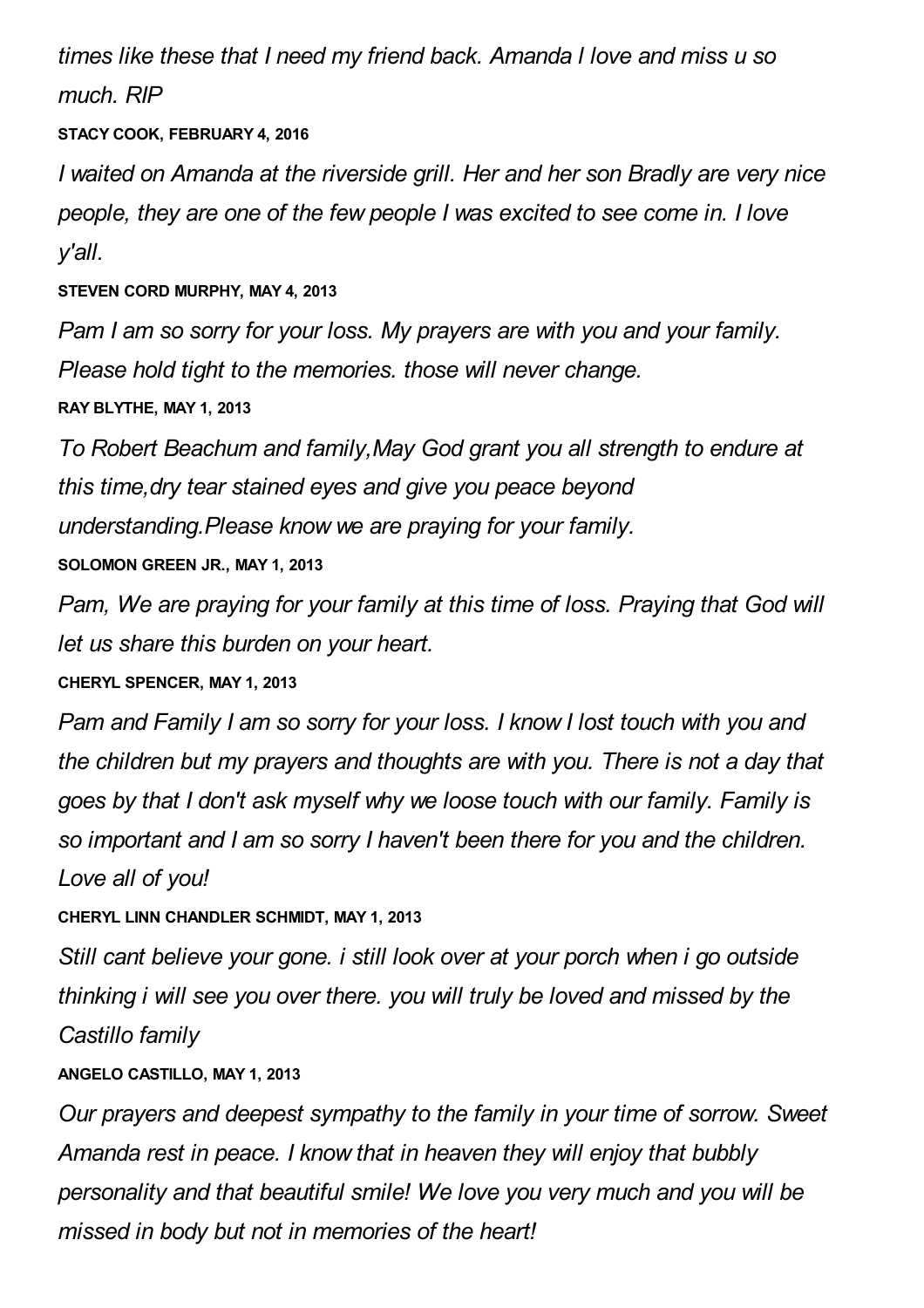#### **GINGER MARTIN GOBER, MAY 1, 2013**

*I was on I20 when Amanda passed by us. She was just ahead of us when the accident happened. We did not see it but I immediately began to pray. I prayed for the Lord to have mercy and to send his angels to help her. I prayed this over and over then suddenly I was filled with a peace. My niece was crying beside me when she suddenly stopped and was completely calm. I know the Lord took care of Amanda. He was there to take her home. I wanted you to know that someone was praying for Amanda right at that moment. My heart goes out to you and your family and I hope this brings you some comfort to know God did have mercy and he did send his angels to bring her home to him.*

### **BETH CLANAHAN FROM KILGORE TX, MAY 1, 2013**

*My thoughts and prayers are with the family at this time of sorrow. May God wrap his arms around you and give you comfort and strength.*

### **SHARON ADAMS, APRIL 30, 2013**

*My thoughts and prayers are with you all. No words can take away the pain.. but please know that God is there and he will comfort you.*

#### **TANJLA SHIRES, APRIL 30, 2013**

*Amanda, you will truly be missed. I can't find the words to express how I feel. I am thankful for the time we had together and Im grateful to have had such an amazing friend in you. I will hold on to the memories we created and smile, knowing your looking down at us. We all gained a guardian angel. My heart and prayers go out to Dallas,Bradley,Little Robert,Isaiah and her husband Robert, her parents and brother. If you need anything please don't hesitate to ask.*

# **CANDI CASTILLO , APRIL 30, 2013**

*I am so sorry for Amanda's family. May God watch over all of you. I knew Amanda, from way back..she was a sweet girl..R.I.P Amanda* **CHASITY HUGHES, APRIL 30, 2013**

*Pam, There are no words to ease your pain. Just know that you are in my prayers. I know that God can comfort you.*